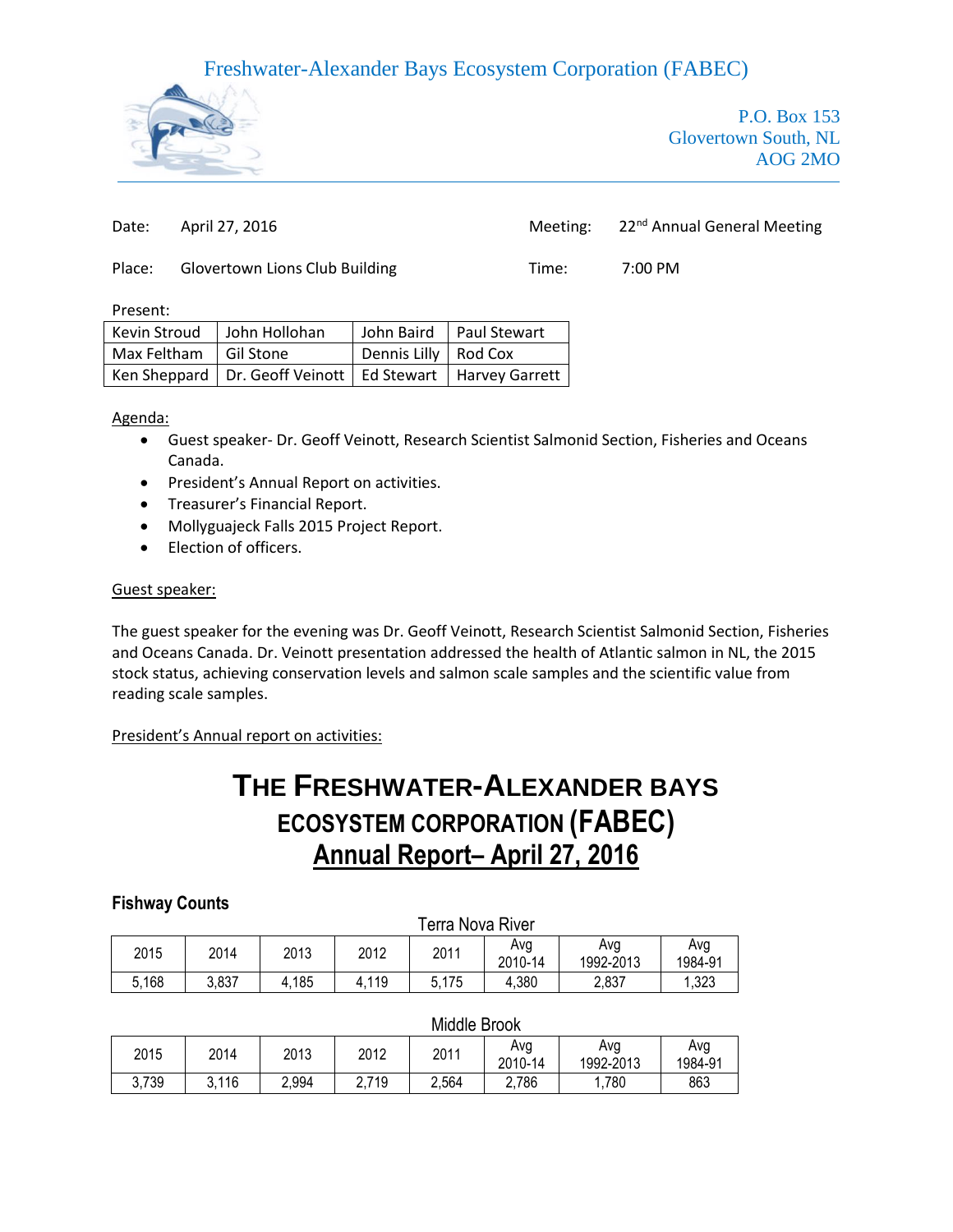

P.O. Box 153 Glovertown South, NL AOG 2MO

### **Summer Project Activities**

- Contracted with DFO in 2015to operate salmon counting fences on Terra Nova River and Middle Brook.
- Employed a fishway attendant and student assistant for each of the two counting traps.
- Employed five students as river monitors for upper Terra Nova River (2), Maccle's Brook (2), and Middle Brook (1).
- Contract with DFO to operate Terra Nova and Middle Brook fishways again in 2016.
- Have applied to hire student monitors again in 2016.

### **Mollyguajeck Fishway Project**

FABEC was successful in undertaking a fishway assessment project at Mollyguajeck Falls in 2015. The purpose was to assess how well the fishway is working to accommodate salmon migration to the upper Terra Nova watershed and to what degree the upper fishway is being colonized with a natural salmon population.

Financial and in-kind support for the project was provided by the Atlantic Salmon Conservation Foundation (ASCF), Terra Nova National Park, Fisheries and Oceans Canada, and the Towns of Glovertown, Terra Nova and Traytown. The total project cost was \$79, 880, including cash expenditures of \$53,798 and inkind contributions of \$26,082. The project employed four staff to monitor the fishway and record the number, size, and species of fish migrating upstream through the fishway.

Unfortunately, low water levels after mid-August impeded salmon moving through the trap, therefore an accurate count was not obtained. A total of 297 salmon were counted, of which 261 passed through before August 17.

While the project failed to provide an accurate salmon count, it very successfully demonstrated the fishway's deficiencies in accommodating migration when water levels are low. As a result, DFO has decided to carry out structural modifications to the fishway and is now preparing tenders for this work. It is likely the work will be undertaken in the spring of 2017.

### **Middle Brook Cabin Development**

For several years FABEC has been lobbying Crown Lands to put a freeze on cabin development in the Middle Brook watershed above Square Pond. Our position has been supported by the Inland Fisheries branch of the Wildlife Division, the Town of Gambo, and the local Forestry office of the Department of Natural Resources, which uses the referral process to refuse cabin applications in the area. However, a positive response has never been received from Crown Lands.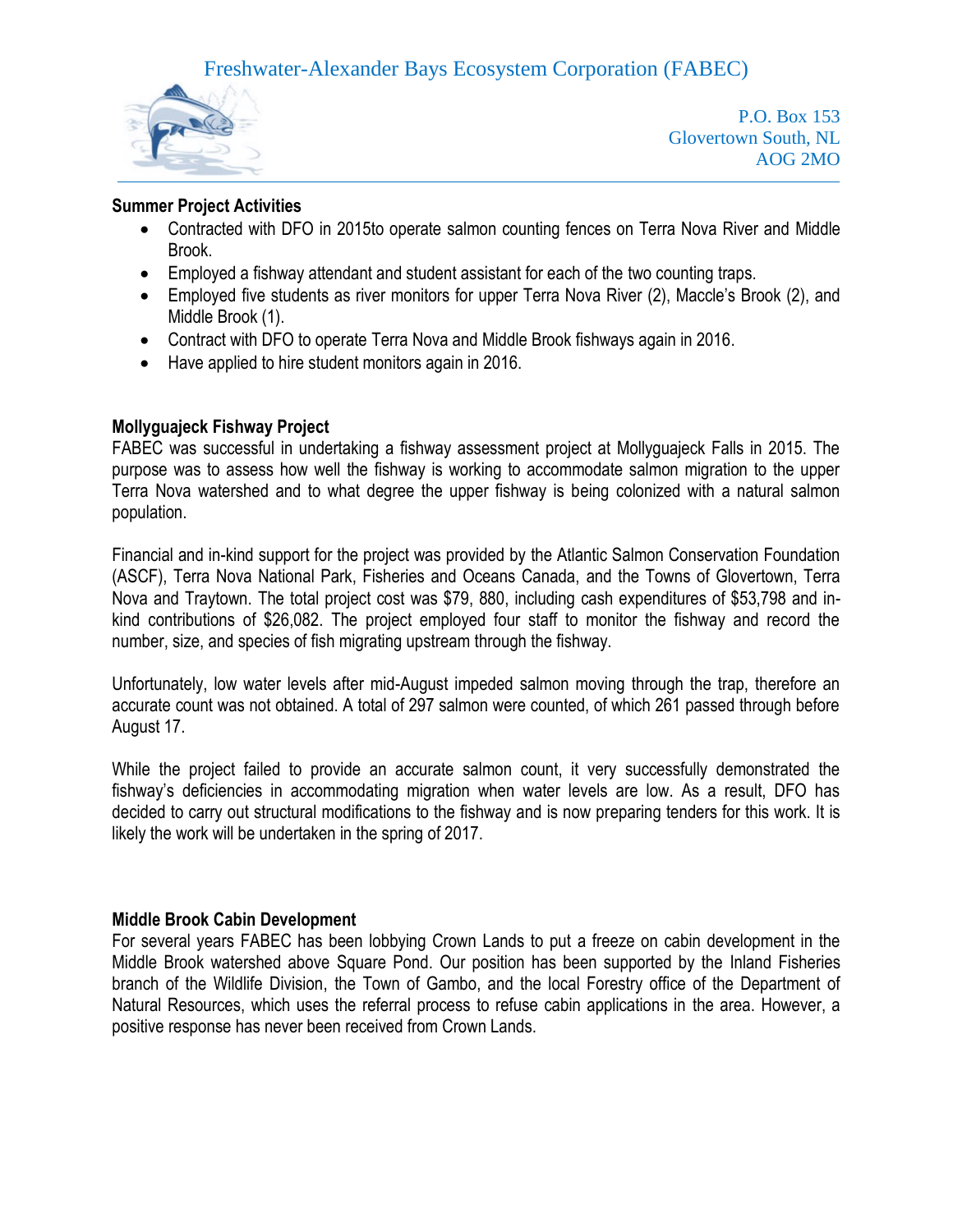

P.O. Box 153 Glovertown South, NL AOG 2MO

Upon learning that a new cabin was recently approved on Second Burnt Pond, we have stepped up our efforts. A letter was sent to the Minister, Eddie Joyce, and two weeks ago and copied to the two MHAs for the area. As yet, no response has been received.

### **Middle Brook Trout Assessment Project**

Robert Perry, the trout biologist with the Wildlife Division, had offered to undertake an assessment of trout stocks in the upper Middle Brook watershed beginning this summer. If the outcome was as he expected (i.e. that population numbers are down due to overfishing), Robert had offered to work with FABEC to develop a stronger trout management plan for the watershed. Unfortunately, Robert has now been informed that the Inland Fisheries program will be terminated entirely within two years, therefore he does not see the point of initiating this work.

### **MOUs with Corner Brook Pulp and Paper Ltd. (CBPPL) and DNR**

In 2015 FABEC signed a new Memorandum of Understanding with Corner Brook Pulp and Paper on a new access road constructed into the Pussel Pond area from the TCH near Square Pond. The company has agreed to decommission the road permanently after harvesting and silviculture work is completed. This will be done by removing a bridge about a kilometre from the highway, ditching the access at the TCH, and decommissioning 200 metres of road on the inner side of the bridge. In the interim, when logging is complete, the company will install a gravel barrier outside of the bridge.

The company also agreed to meet with FABEC annually to report on activities in our area. Barry Elkins of CBPLL attended our meeting in November, and along with Faron Knott, gave a tour of the harvesting operation on Pussel Pond Road.

FABEC also has an MOU with the Gambo Forestry Office to reroute a proposed long-term road farther from the south end of Rodney Pond. We were concerned about what the road's long-term effect would be on the sensitive aquatic habitat in this area. In addition, the Department will remove the current road to Rodney Pond after silviculture has been completed.

#### **Lands Act Review**

In 2015 FABEC has presented a written submission to the Department of Municipal Affairs citing our concerns about the impact of cabin development in backcountry areas. We recommended that more stringent planning should be undertaken in deciding where cabins will be permitted. The development of plans for cottage development areas should be an explicit requirement of the Act, and the planning process should allow for public participation similar to the development of five-year forestry plans. We do not have any update on whether this has been considered in the formulation of the new Lands Act.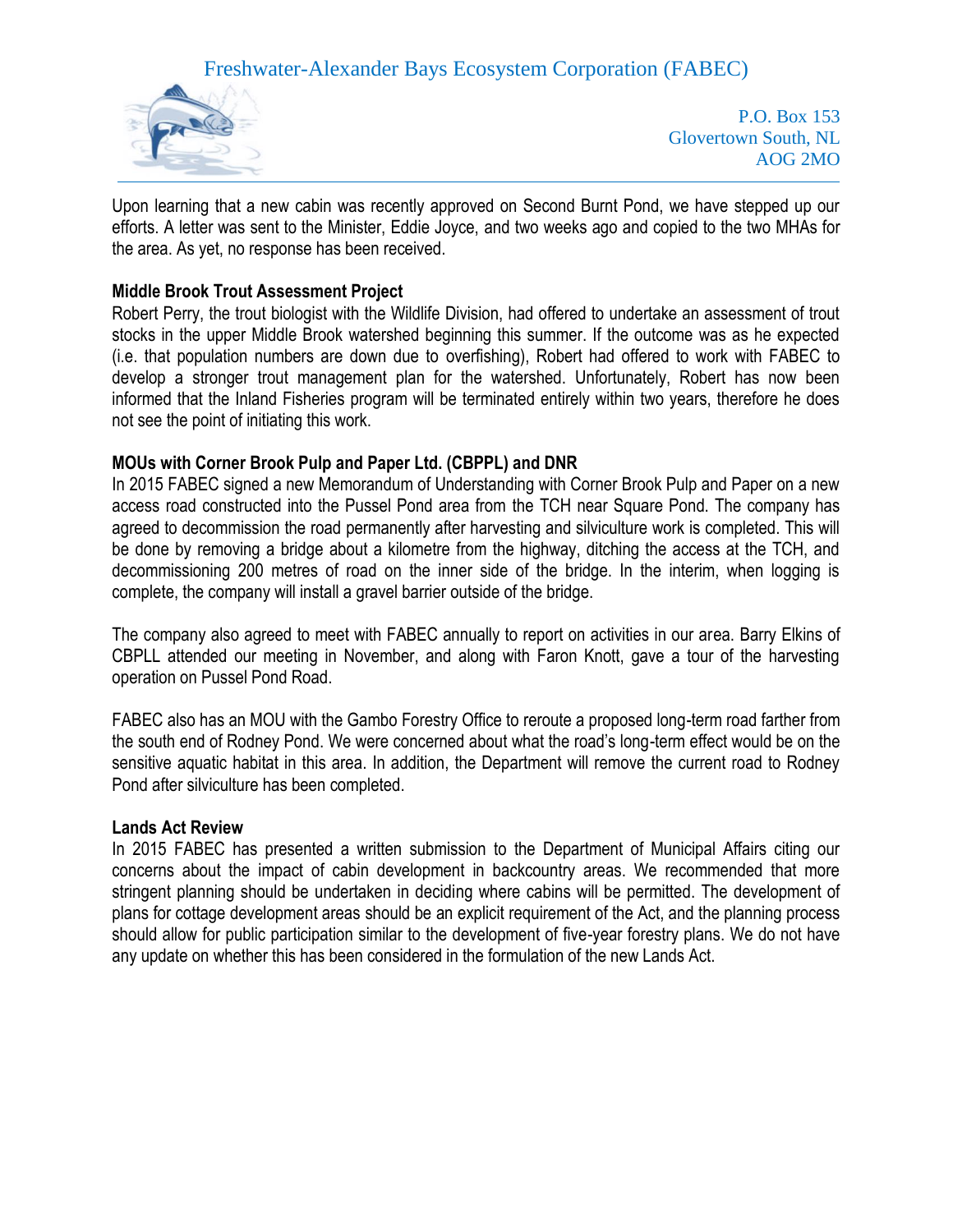

P.O. Box 153 Glovertown South, NL AOG 2MO

## **Placentia Bay Salmon Farming Proposal**

The salmon farming proposal by Grieg Aquaculture of Norway for Placentia Bay (11 sites, 2 million salmon per year) has raised a lot of alarm concerning potential impacts on wild salmon and other species in the region. FABEC has submitted letters to the Provincial and Federal Ministers of Environment asking either for (1) a moratorium on sea based salmon farming until an independent study has been carried out of possible impacts or (2) a full environmental impact assessment of the project under federal and provincial legislation.

The Provincial Minister's decision on the proposal was due on April 26.

Motion: To adopt the President's Annual Report as presented Moved by John Baird Seconded by Harvey Garrett Carried

### Treasurer's Annual Report:

The treasurer's annual financial report was presented and it highlighted general operating revenue/expenses for the year plus separate operating revenue/expenses for the 2015 Mollyguajeck Fall Fishway project and the Summer Student River Monitoring Program with Service Canada. FABEC was successful in completing all projects within budgets for the year.

Motion: To adopt the Treasurer's Annual Report as presented Moved by Harvey Garrett Seconded Kevin Stroud Carried

### Mollyguajeck Falls 2015 Annual Report:

The final report for the MFF 2015 project was presented by John Baird and it is available on the FABEC web site. There was a slide show presentation of pictures taken during the project. Additionally, this project was possible only through the support of the project's major sponsors as follows:

- $\checkmark$  The Atlantic Salmon Conservation Foundation (ASCF)
- $\checkmark$  The Federal Department of Fisheries and Oceans Canada
- Terra Nova National Park
- $\checkmark$  Town of Glovertown
- $\checkmark$  Town of Traytown
- Town of Terra Nova
- Freshwater-Alexander Ecosystem Corporation (FABEC)

#### Election of Officers:

The election of officers was conducted by Gil Stone.

Motion: To dissolve the old executive